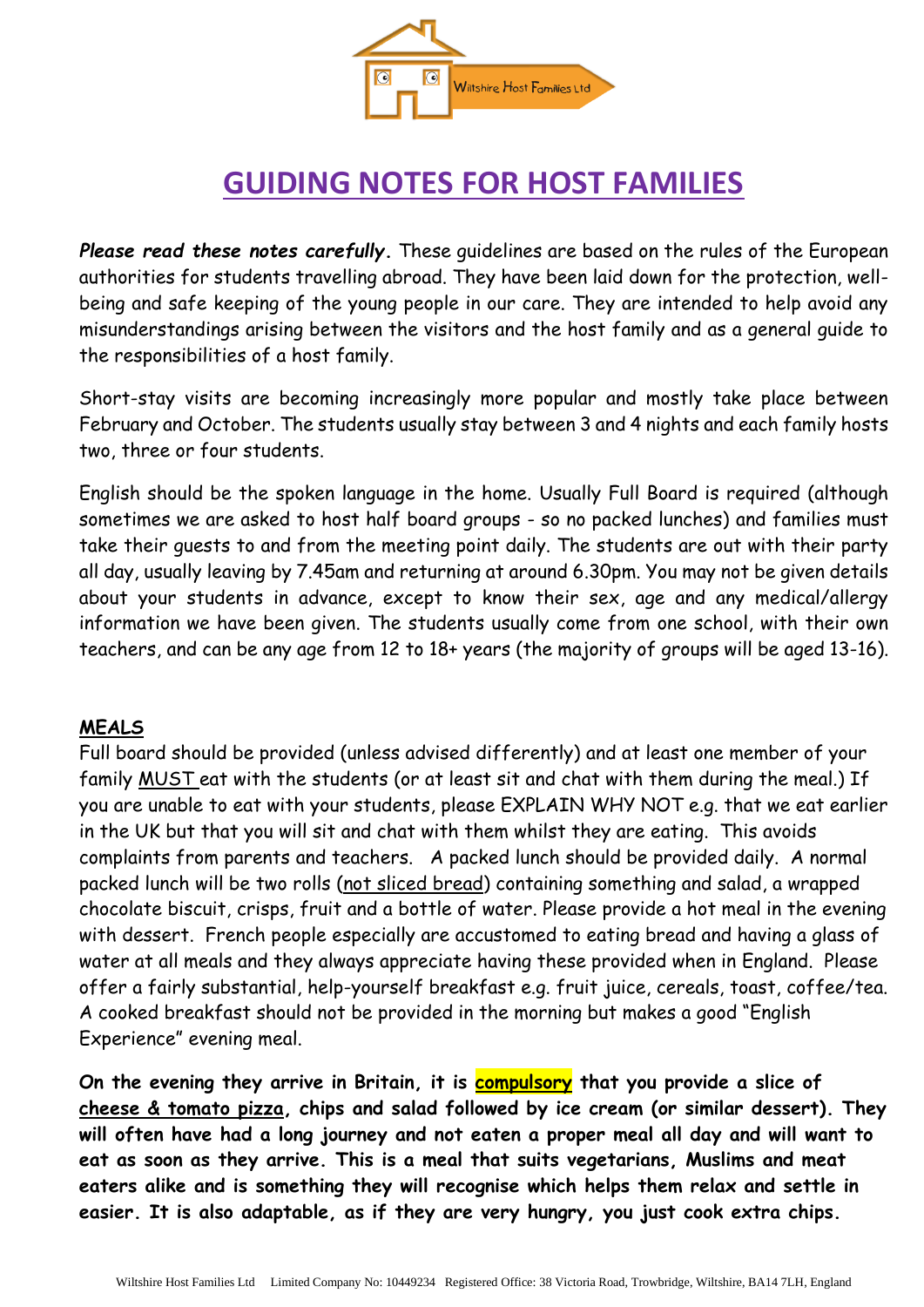

**IMPORTANT: Always avoid pork (including ham) for the first packed lunch as you may be allocated a vegetarian or Muslim. Never allow students to drink alcohol – whatever their age!**

#### **BEDROOM / BATHROOM**

Short-stay students can share a bedroom (but not with your family members). They must have a proper bed. Sofa beds, camping beds, lilos, etc. must not be used (futons/bunk beds/trundle beds, are fine - but bunk beds are not suitable for adult leaders).

A place to store clothes should also be provided if possible – although from experience, most of them live out of their suitcases.

Please show students how to use the bath/shower as it may not be the same as at home. Declutter the student's room and put down rugs to protect your carpets from spillages, etc.

### **GOING OUT AT NIGHT / DISCIPLINE**

**Without exception**, the students **must not be allowed out on their own** after they return to your care in the evening. This rule is, of course, for the safety of the student and not, as some of them believe, to stop them having fun! If a student is not co-operating with this or is badly behaving in your home, please let the WHF Coordinator know and they will ask the teacher to speak to them.

#### **TELEPHONE**

Most children bring mobile phones with them and so should have no problem contacting their parents. If this is not the case, the parents will have been given the English family's number and should ring on this. If a child has been moved, the teacher should call the parents with the new number. Please tell the student this, and let us know if there are any problems, so we can speak with the teacher. If absolutely necessary, allow the child to place a 10 second call to their family to give your number. The parent should then ring the child back.

#### **HEALTH**

If a student is taken ill or has an accident, please contact your **Coordinator**. Do not hesitate to do this, even if you believe the situation is not serious. **Do not give any medication whatsoever - not even paracetamol, aspirin, creams or plasters.** The Group Leader will have instructions as to which, if any, medicines can be taken and is the only one who can give medication. (If the student brings their own medication then that is fine for them to take.)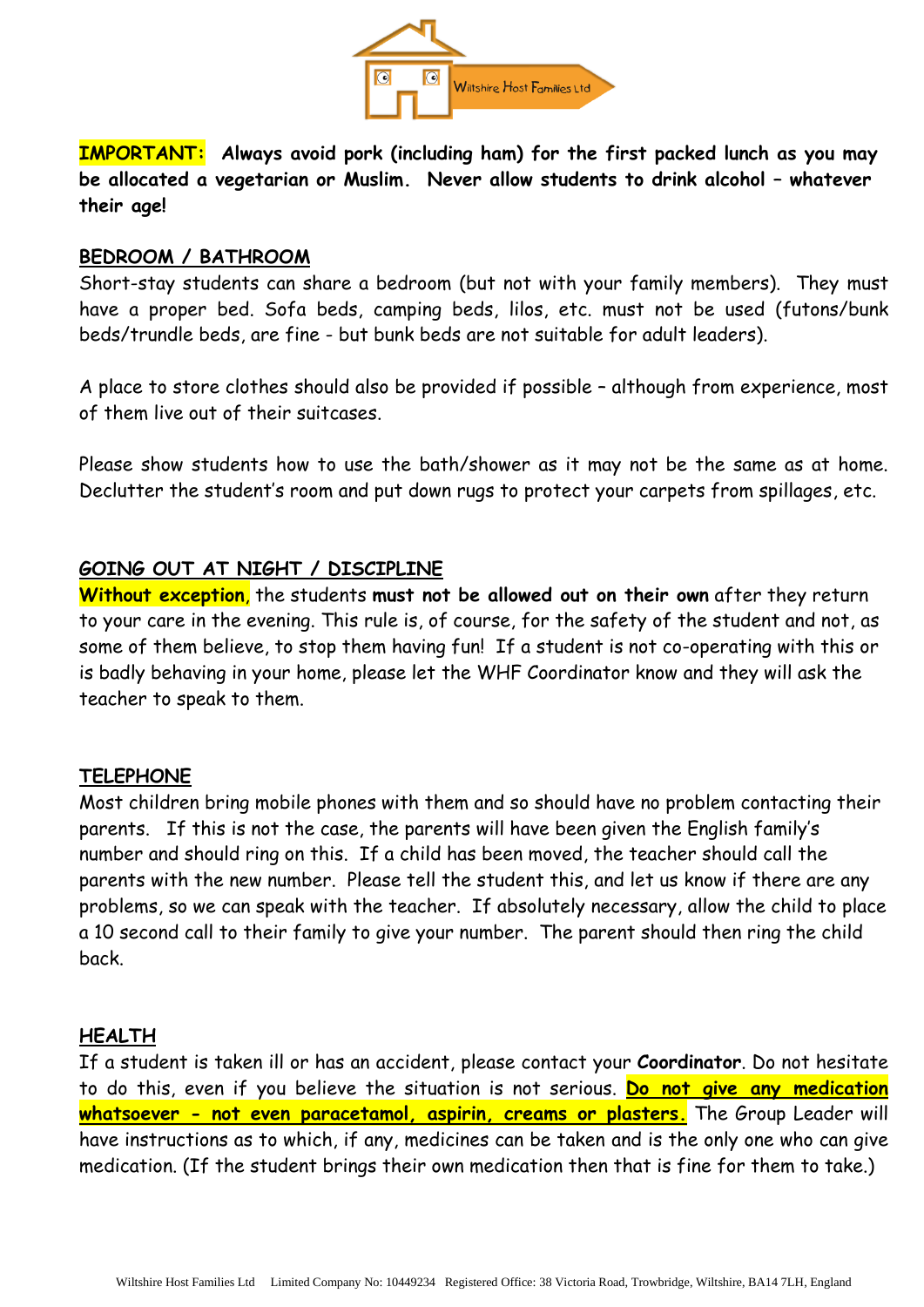

# **PETS:**

If you are a pet owner, we will have informed the school of this fact and you should not have been allocated a student who is allergic to your pet. Unfortunately, the teacher who decides the final placements may not always be aware if a student is "frightened" of your pet – so we would appreciate it if you would keep your pet out of the way when the students first arrive at your house, and then introduce them to your pet gently.

### **INSURANCE/DBS:**

Please ensure that you have adequate house and car insurance for hosting short stay students. If using your car to transport students, it must also be in roadworthy condition.

Hosts will be required to hold a DBS that must be enhanced to work at home with children and is current (i.e. dated within three years). All members of the household who are 18 or over need to be checked, so when applying for a DBS on your behalf, we will tick a box (box 66) that enables the police to carry out a search on all adults at that address. The cost is  $£60$ and it lasts 3 years. We will need to validate your ID when we visit, so please have ready a passport/driving licence & recent utility bill/bank statement with your address on it for us to check. If you are the only member of your household over 18, we can accept your DBS from another organisation if you have one. We will still need to validate your ID when we visit.

In addition to a DBS, one member of your household may be asked to complete a short on-line Safeguarding Course which costs £15, takes around 30 minutes and is very easy. We will explain more about this during your Home Visit.

All hosts will be visited by a representative of WHF Ltd who will help you complete a Fire Risk Assessment form, ask to see evidence that your Gas is safe, check you have working smoke and Carbon Monoxide alarms and that the home is of a suitable standard. They will also need to see your passport/driving licence and a recent utility bill/bank statement to confirm your identity. You will be given a Welcome Pack with information about how we work and what to do in case of any problems.

# **DAMAGE**

**IMPORTANT:** *Accidents happen, and this can be upsetting for both the host and the student involved. Of course, you will be covered by your home insurance, but it is best to reduce risks wherever possible, so we would advise that all money, credit cards and any precious items / valuables are put out of harm's way and not left in communal areas. Remove items of financial or sentimental value from the student's rooms and bathroom too please. Also, if the students are sharing your own children's belongings – PLEASE check that everything has been returned before the student leaves. "Collectables" such as tablets, designer label clothes etc. have been known to disappear and are very difficult to*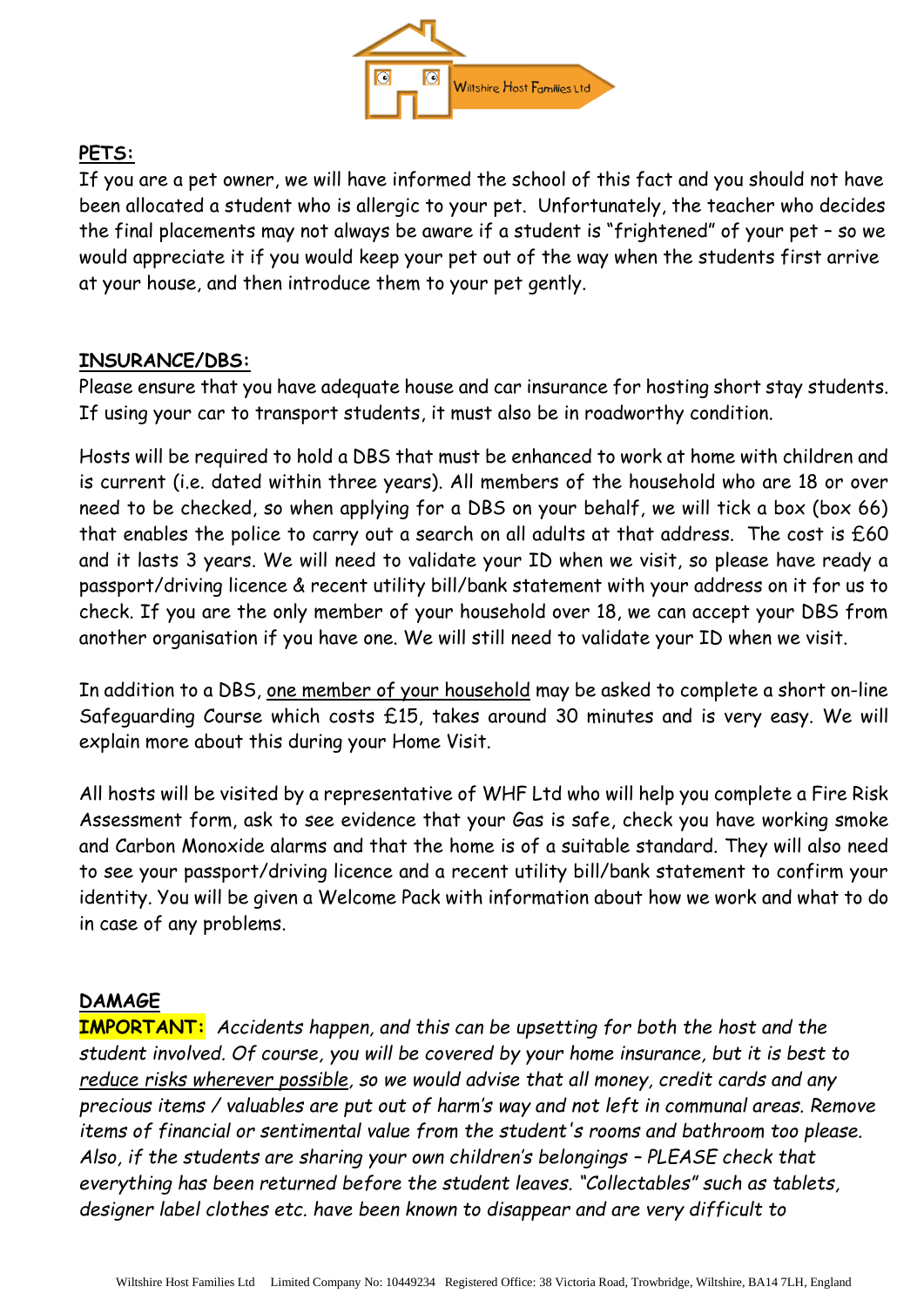

*retrieve! Please check the student's bedroom every day, so any damage can be detected early and acted upon.* It is recommended that you cover mattresses with plastic

sheets/mattress protectors. This is not only a protection for bed-wetting (a very rare occurrence) but for spilled cans of drink, cups of coffee etc. A cheap rug in the bedroom will also protect your carpet in case of spills.

*This is your responsibility - make your home low risk before the students arrive please! Fortunately, it is extremely rare that claims need to be made via your insurance company, as most incidents can be dealt with whilst the group are in situ and are for small amounts.*

**If a student does cause damage in your home,** you must advise your Coordinator immediately at the time of the visit. Take photos and get a written statement from the student involved confirming what happened. Always check the students' bedroom again just before they leave on the final morning. If you notice damage after the group has left, **tell us immediately.** We will give you a Notification of Damage form, which should be completed and returned to us **within 5 days of the incident** – **together with receipts/repair estimates**. We will immediately pass on claims to the authorities but please bear in mind that **no reimbursement is guaranteed** and that such claims can take a long time to be settled

# **HOW WE WORK**

Each group will be allocated an Administrator who will deal with all the allocations and paperwork prior to the group's arrival. The Administrator will deal with you by email and text, to allocate students and give you the programme and other information about the group. A few days before the group travels, the Administrator hands over the responsibility for the group to the Coordinator, who makes sure the visit goes well. From that point on you deal with the Coordinator who will contact you by mobile phone and is there to support you and the group.

#### **CENTRE MEETING POINTS**

Trowbridge groups: **Lovemead Car Park** off Duke St/The Halve, Trowbridge **BA14 8EA**. Melksham groups: **King Street Car Park**, Melksham **SN12 6HB** Westbury groups: **High Street Car Park**, Westbury **BA13 3BW Please always park in a parking bay.** 

Students must be dropped by **7.45am latest** and collected at **6.30pm (earliest)** unless advised differently. The Coordinator will be there 15 minutes before departure time if you wish to drop early. You will be issued with the group's visit programme in advance, confirming all times, and any medical or allergy information that the group have supplied.